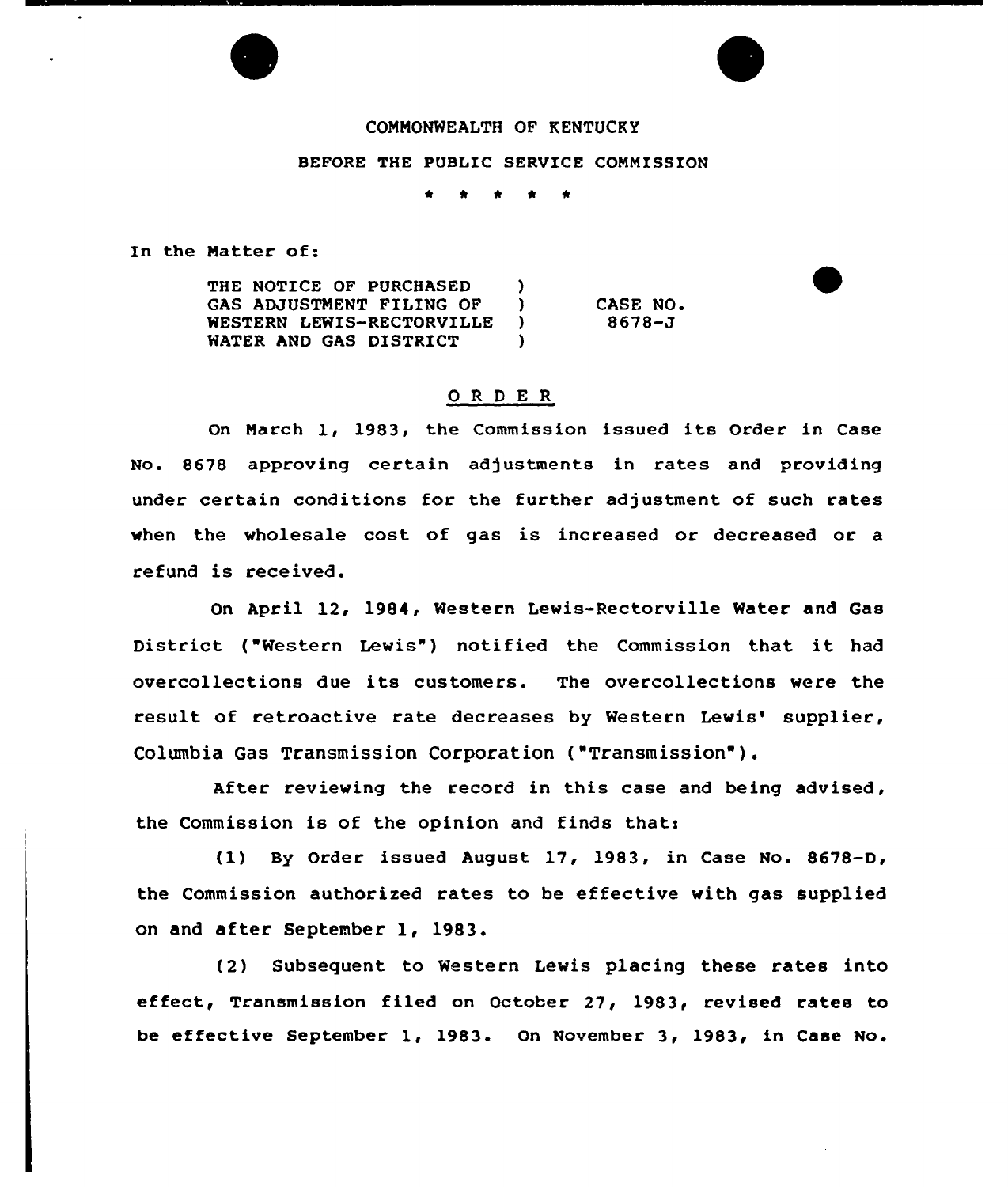

8678-F, Western Lewis filed its application to track Transmission's retroactive decrease. By Order issued November 22, 1983, the Commission authorized revised rates effective September 1, 1983, and directed Western Lewis to refund any over collections to its customers.

(3) Western Lewis has overcollections in the amount of S845 that should be returned to its customers.

(4) <sup>A</sup> refund factor of 23 cents per Mcf should be used as a reduction in the purchased gas adjustment. The refund factor should remain in effect for <sup>2</sup> months or until such time as the full amount has been returned to Western Lewis' customers. The refund should begin with meter readings taken on May 1, 1984, or as soon as practical thereafter.

IT IS THEREFORE ORDERED that Western Lewis shall apply a refund factor in the amount of 23 cents per Mcf as a reduction in the approved purchased gas adjustment beginning with meter readings taken on May 1, 1984, or as soon as practical thereafter, and this refund factor shall remain in effect until such time as necessary so that the total amount refunded will, as nearly as possible, reflect the amount received. The refund factor will terminate when the amount refunded equals the refund herein reported.

IT IS FURTHER ORDERED that within 30 days of the date of this Order Western Lewis shall file with this Commission its revised tariffs setting out the refund factor authorised herein. All other rates and charges shall remain in full force and effect.